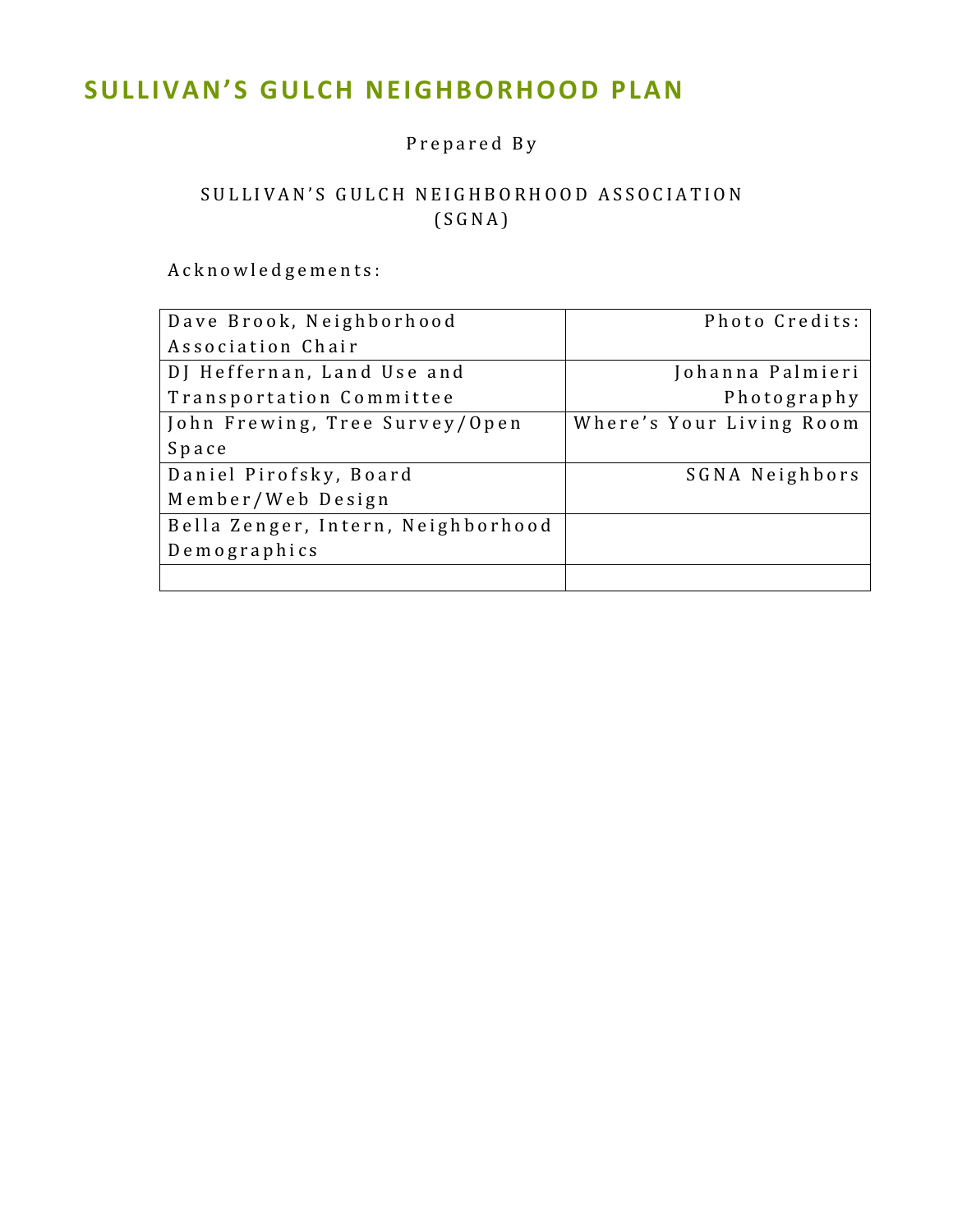# TABLE OF CONTENTS

#### Forward

- Purpose
- Climate Action
- Social Justice/Diversity

Neighborhood Identify

- History
- Land Use Plan (existing and forecast)
- Goals/Action Plan

Land Use/Urban Design

- Non Conforming Uses
- Access to Service Centers
- Design Compatibility

#### Transportation

- Inventory: Cars, Parking, Alternate Modes, Transit Options
- Origin/Destination Travel Behavior
- Goals/Action Plan

Housing

- Demographics/Tenure (existing and forecast)
- Mix, Condition, Diversity, Carbon Footprint
- Non-conforming uses
- Goals/Action Plan

Neighborhood Services/Economy

- Employment and Services (existing and forecast)
- Opportunities/Constraints
- Goals/Action Plan

Recreation/Open Space

- Inventory: Parks, Trails, Other
- Deficiencies, Needs, Opportunities
- Goals/Action Plan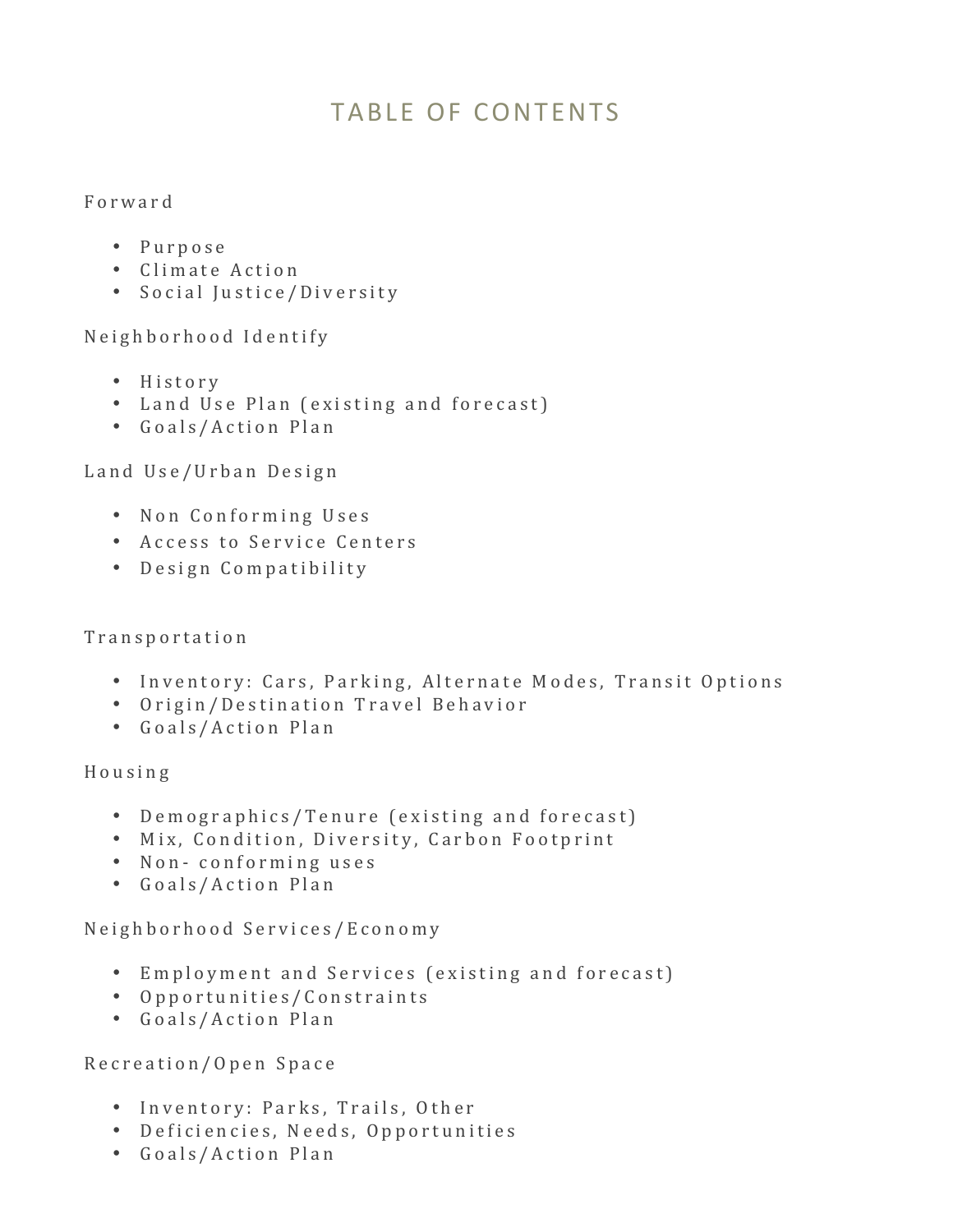## SGNA - Neighborhood Plan

## Appendix

Land development actions archive?

Information from old web-site, 1987 plan?

Inventory data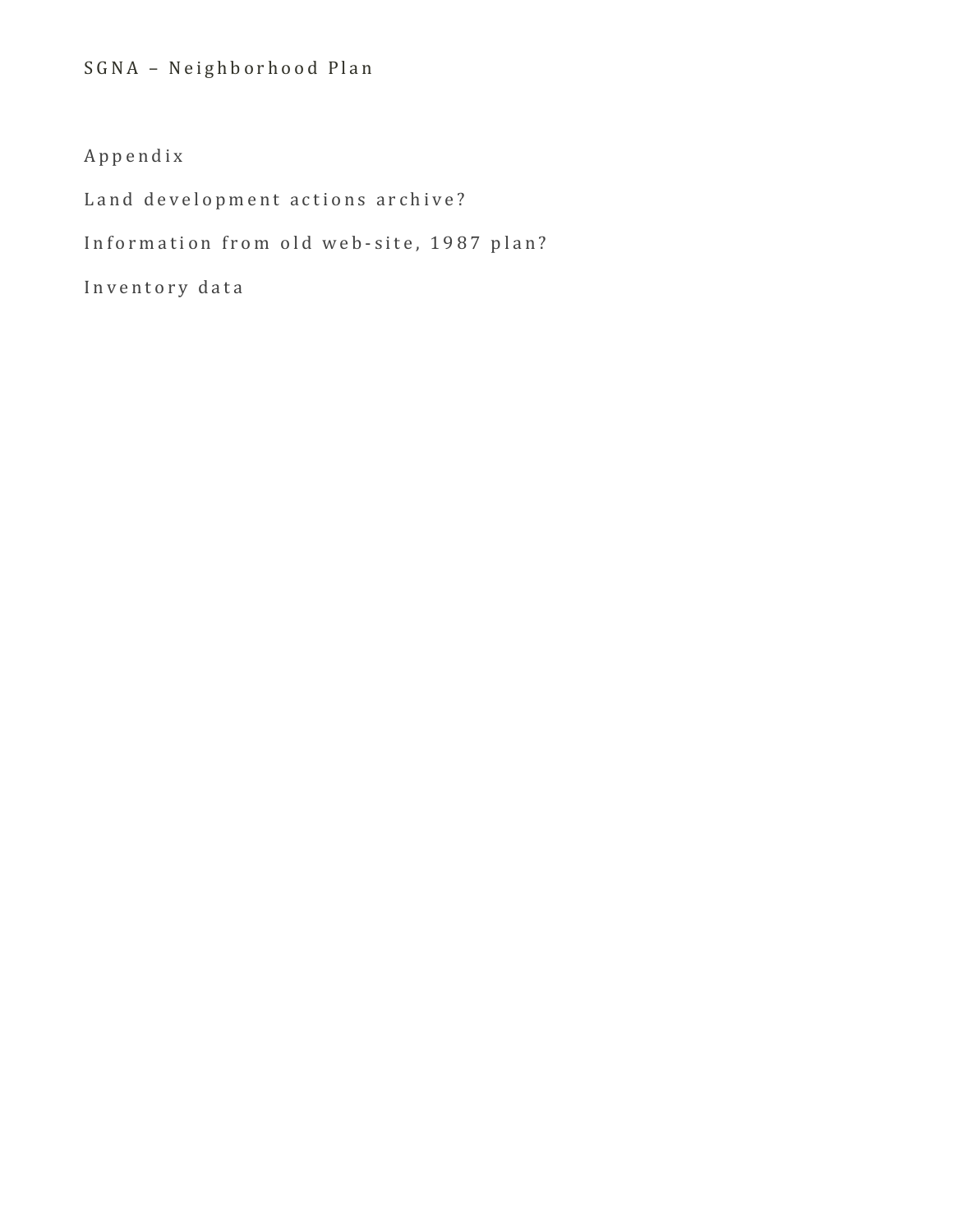## Forward

The history of the Sullivan's Gulch Neighborhood Action Plan (Plan) started with a Portland State University study in 1982 called *Sullivan's Gulch – Problems, Issues, and Strategies*. The study included a neighborhood perception survey, a land-use survey, and statistical analyses using Census and other data to formulate land use strategies.

In 1985 neighborhood residents, property owners, and businesses secured an Oregon Communities Foundation grant that produced the first Plan, which was adopted by the Sullivan's Gulch Neighborhood Association (SGNA) on June 28, 1986.

A planning collaboration between the SGNA and the Bureau of Planning in the fall of 1986 led to a refinement of the to ensure it complied with the City's Comprehensive Plan. On July 16,1987, after Planning Commission review, the City Commission adopted the goal, policies and objectives in the Plan as part of the City's Comprehensive Land Use Plan.

(Insert image)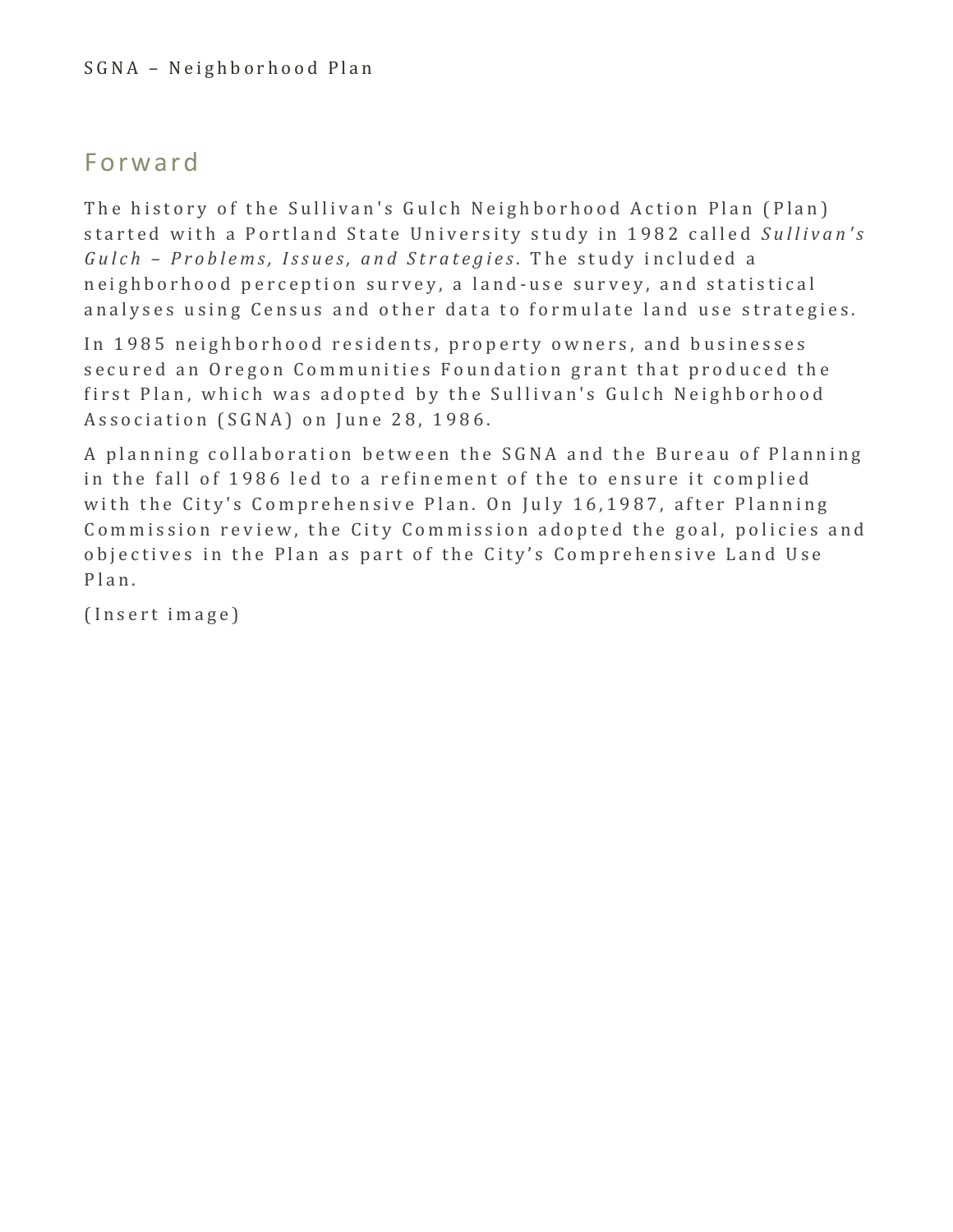In early 2000, the SGNA Land Use and Transportation Committee (LUTC) chaired by Lynn Coward reviewed the 1987 plan. They found emerging trends and issues that altered the focus of the Plan. These included the displacement of residents and businesses caused by rising land costs, an increase in homeless persons, and a 25% increase in traffic in the Broadway/Weidler corridor. The Plan was modified to include:

- An urban design vision for the NE Weidler corridor from NE 16<sup>th</sup> Avenue to NE 24<sup>th</sup> Avenue predicated on decoupling Broadway and Weidler, along with proposed changes in zoning;
- A call for strengthening NE Broadway as a "Main Street" business district, including steps to ensure that redevelopment of the Albina Fuel site did not undermine the Broadway business district;
- A call to reclaim public rights of way as a means for 'greening' the neighborhood, and reducing transient parking use especially west of NE 21<sup>st</sup> Avenue;
- A call to engage state, county, city, and non-profit organizations to address gentrification and displacement of the affordable housing, which makes SG a diverse community.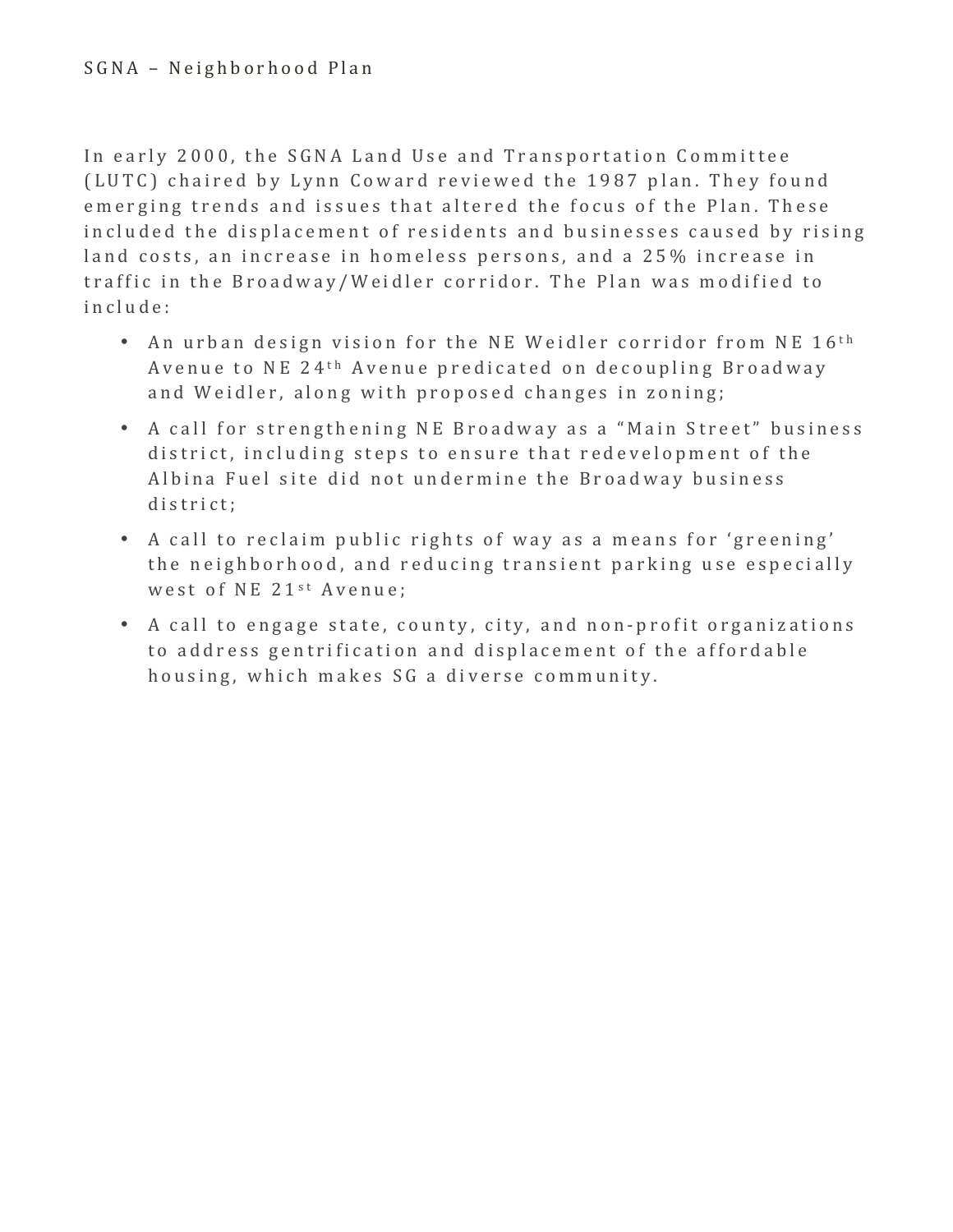In 2016 SGNA initiated the current Plan update, which retains elements from previous plans while adding new initiatives that respond to emerging issues. An important addition is a plan framework focusing on social equity, climate action, and livability. This framework informs the other Plan chapters.

Each chapter includes a fact-based summary of current and forecast conditions followed by goals, actions, and performance measures. The planning horizon is 20 years, which matches the horizon in The Portland Plan.



The Sullivan's Gulch Neighborhood Action Plan seeks to advance the Portland Plan's vision for inner NE Portland. It is a plan for growth, but growth that is sensitive to our neighborhood's roots. The goal, policies and actions are those that will enhance livability in our corner of the city and showcase how an inner-city neighborhood can embrace change and thrive.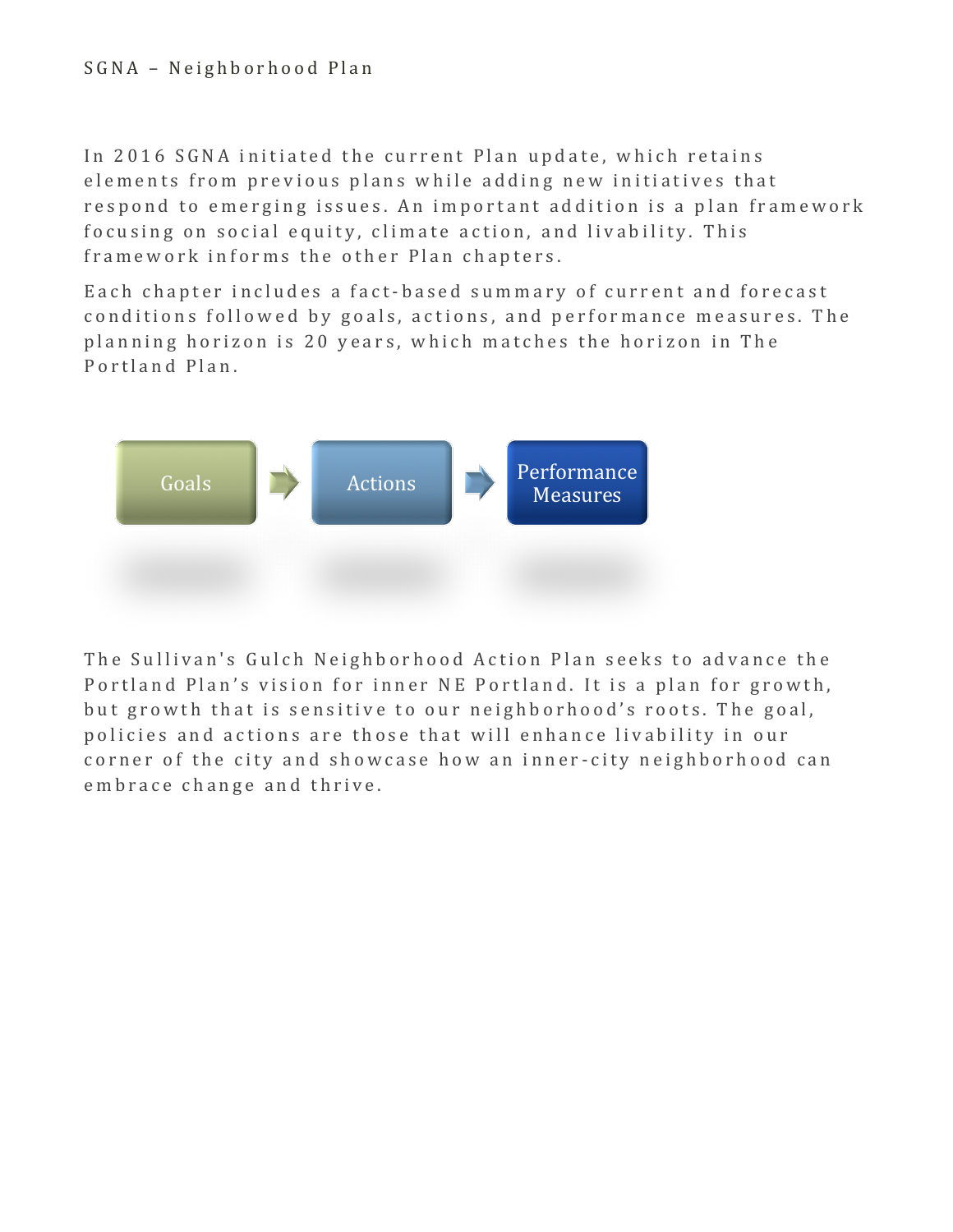# 1. Neighborhood Identity

Sullivan's Gulch has much to offer. Accessibility is one of our strengths. Our location is convenient to the Central City, to regional employment and shopping districts, and to major transportation facilities. The neighborhood's character is diverse with buildings representative of architecture from the early 1900's to the present. The neighborhood's spirit and pride is exemplified by the active involvement of residents in civic matters.

Proximity, however, is not without challenges. The I-84 freeway and Union Pacific train traffic is noisy. Neighborhood streets carry "through traffic" from other city neighborhoods. Rising land values are making affordable housing more and more difficult to find. Our aging housing stock requires constant maintenance, which owners may defer if the stability of the neighborhood is in doubt. In particular there is pressure to replace single-family dwellings, many over 100 years old, with higher density housing.

## **Geography**

The neighborhood takes its name from the ravine on our southern border. Once home to salmon, 'Hooverville' shanties, and a golf course, the Gulch today is home to the Banfield Freeway the MAX light rail, and Union Pacific freight. The neighborhood has a solid residential core with a mix of housing types. There is very limited vacant land within the neighborhood but there may be development opportunities bordering the gulch for open space and commercial uses . 

Insert map

## Gulch **History**

Reference web - site

## **Demographics**

- o Population
- o Employment

## **Social Equity**

SGN is a diverse neighborhood in terms of its housing stock but ethnically is predominantly white. Ethnic diversity has declined as the cost of housing has increased. Like most neighborhoods in the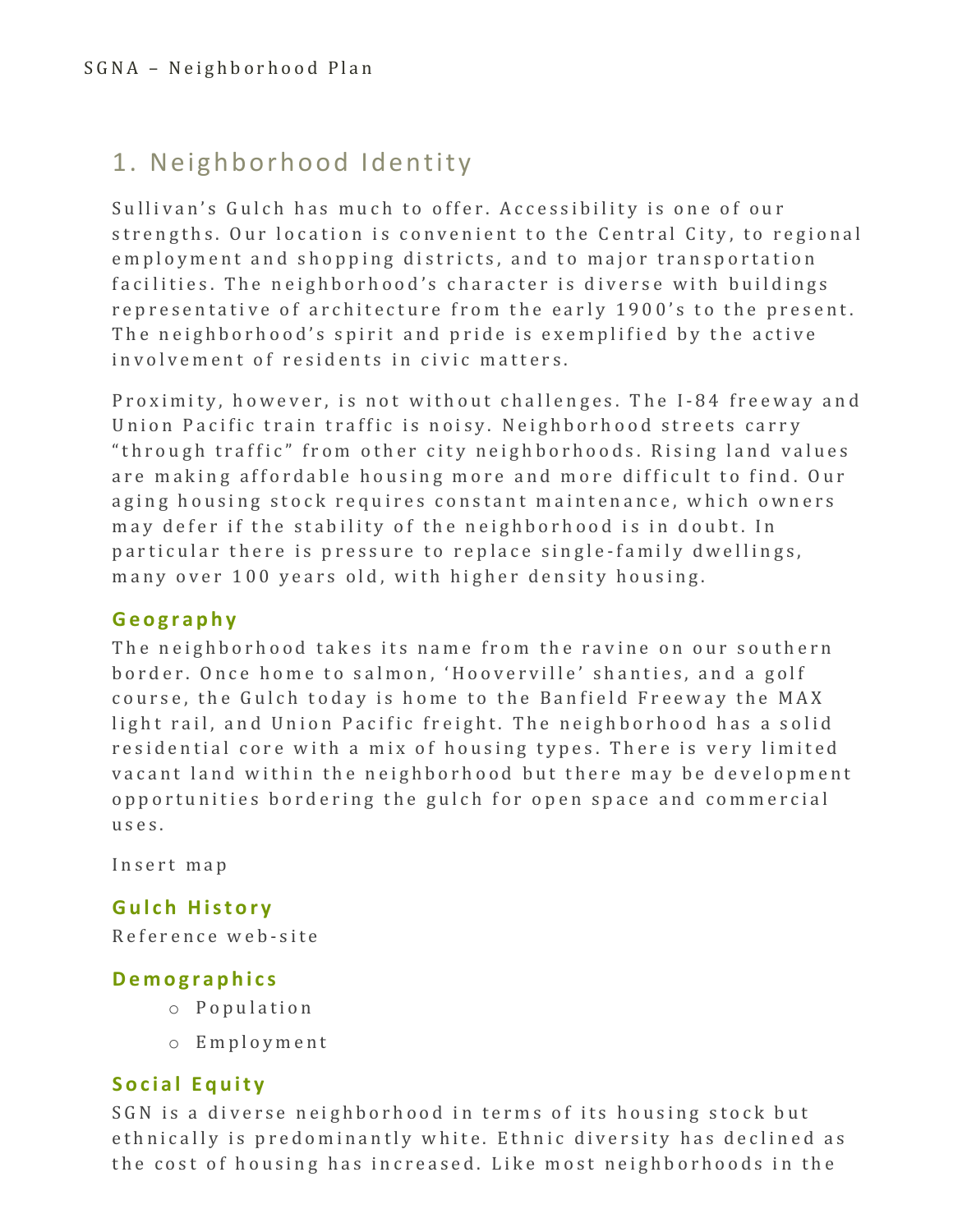city transportation is dominated by car use. There is a significant homeless population that needs housing and safe places to reside. The following steps are intended to improve social equity and diversity.

- o Increase affordable housing choice.
- o Increase affordable transportation options.

## **Climate Action**

Sullivan's Gulch has the fortune to be located close to employment and services centers, which allow residents to substitute low impact bike, pedestrian, and transit trips for auto trips. The neighborhood is home to an aging housing stock. Improving the energy efficiency of buildings is encouraged. The neighborhood also has several locations that may be suitable for community solar investment. These include rooftop solar on large commercial buildings and the potential to promote neighborhood investment in more remote community solar projects. These exchanges will significantly reduce the neighborhood's carbon footprint.

- o Increase opportunities to reduce motor vehicle trips.
- $\circ$  Increase the energy efficiency of buildings.
- o Invest in community solar.

## **Livability**

Sullivan's Gulch is a delightful walkable neighborhood but needs safety improvements to enhance livability. There is a significant homeless population that needs housing. Many homeless individuals experience mental health, drug, and alcohol addition and frequent criminal justice system interactions. The neighborhood also is without a functioning local park. Open space is at a premium with virtually all land developed. Pedestrian scale lighting is missing in many areas.

- $\circ$  Invest in public/private lighting to enhance pedestrian safety.
- $\circ$  Invest in pubic open space and recreation resources.
- $\circ$  Invest in housing options and support programs that serve homeless persons.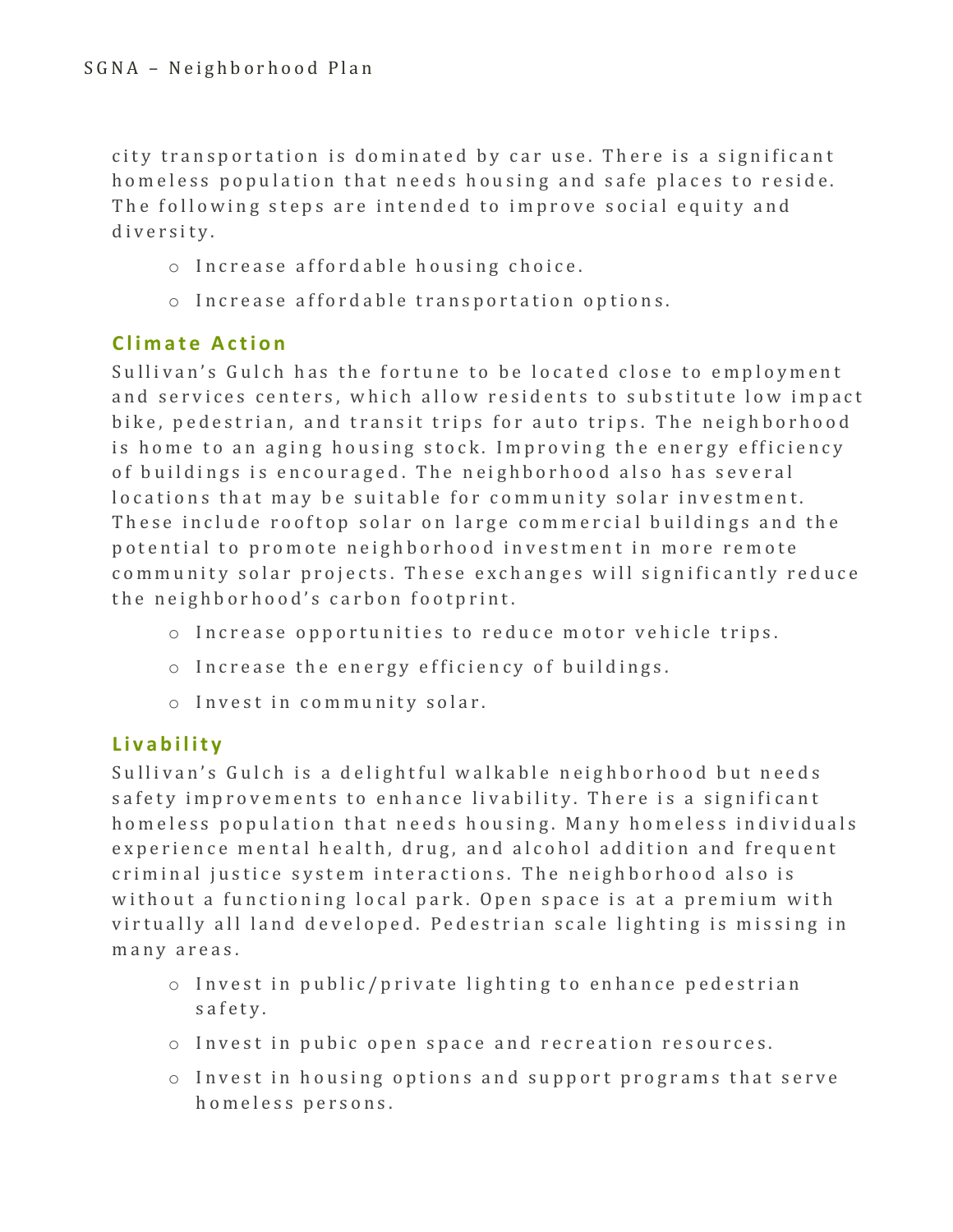## **2. Land Use/Urban Design**

#### **Summary**

The land use plan for Sullivan's Gulch mirrors the City's adopted plan designations and zoning for the neighborhood. There are several blocks in the west end, the Gulch, and on the north side of NE Weidler where the plan designation allows for a different zoning than currently is shown on the City zoning map. These properties are highlighted on the map on the next page.

There are three overarching land use/urban design issues, reviewed below, that the neighborhood confronts. Left unresolved, these issues threaten our ability to deliver affordable housing and sustain social justice/equity for residents, to reduce reliance on automobiles that underpins climate action goals, and to enhance livability by making more creative use of public spaces and possibly adding to public land.

#### **Urban Design Issues**

#### Non-conforming Uses

East of NE 21<sup>st</sup> Avenue there are many multi-family properties that do not conform to the R-2.5 single-family zoning. These properties were developed prior to 1987 when the zoning allowed multi-family throughout the neighborhood. The neighborhood seeks to work with the City to find a solution to this non-conforming use problem so that these properties, which provide some of the neighborhood's most affordable housing, do not fall into disrepair.

#### Safe, Affordable, and Convenient Alternatives to Driving

Sullivan's Gulch is well served by commercial retail and employment centers. The Lloyd District to the south is a regional retail service district. NE Broadway serves as a 'Main Street' retail service and entertainment district. East of NE 28<sup>th</sup> Avenue is mixed-use neighborhood shopping district that includes two full-service grocery stores, a variety department store, and retail services. The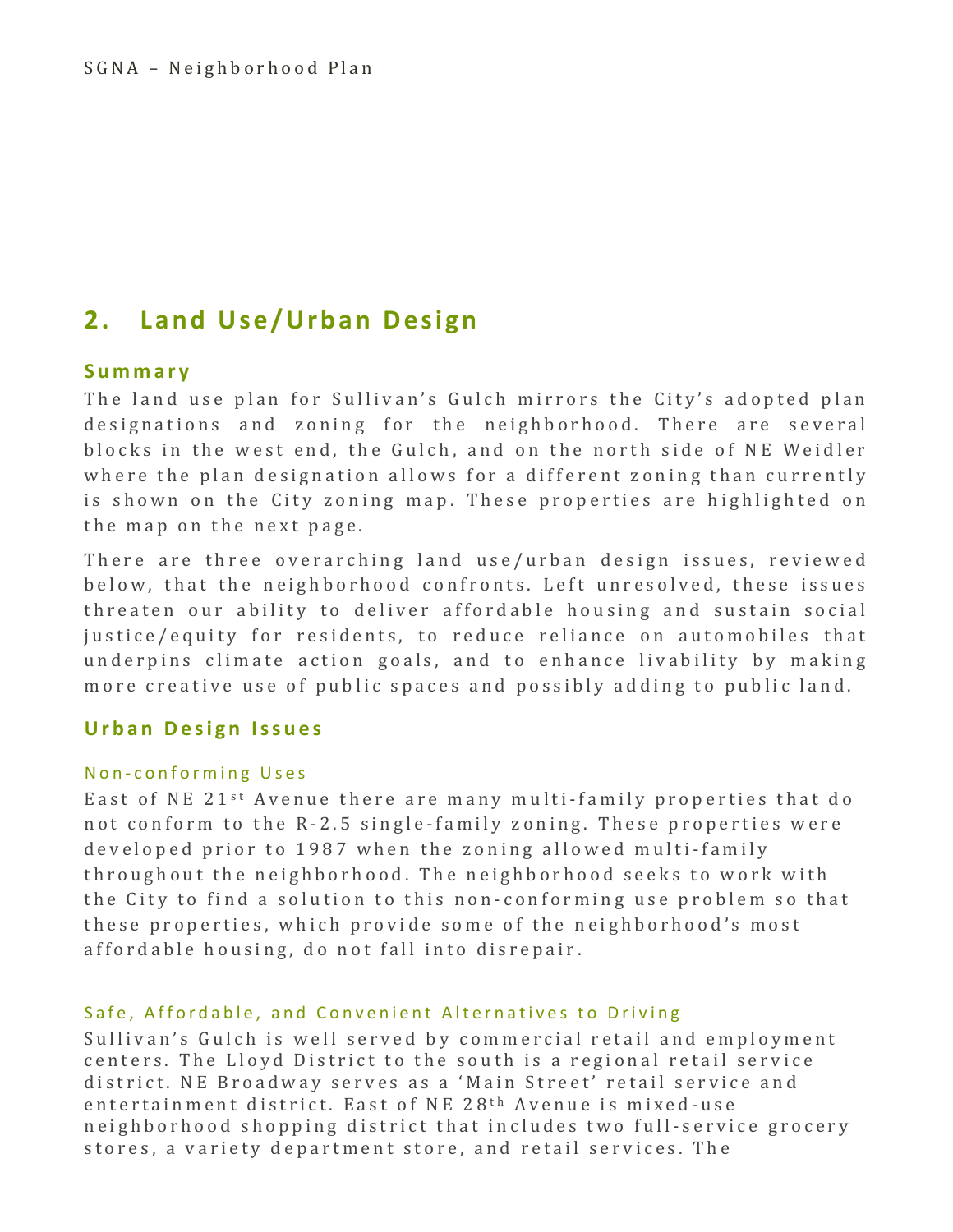neighborhood's proximity to these three service districts makes Sullivan's Gulch one of the most walkable in the City. Most trips in the neighborhood can be made without driving. Steps need to be taken, however, to ensure easy access to these centers for residents that do not want to drive. Lighting needs to be improved so that residents feel safe walking to destinations after dark. Many sidewalks are more than a century old and are in need of repair. Incentives could be put in place to make using transit, car share, car rental, bike share, and delivery services more convenient than driving.

#### Design Compatibility

Sullivan's Gulch is not an auto-centric place. The neighborhood was platted before there were cars. Carriage rings are still visible on most curbs in the neighborhood. The street infrastructure was designed with walking in mind. The neighborhood seeks to work with the City to develop design guidelines for new development to incentivize infill and redevelopment that is in character with our roots. The concern is less with adhering to earlier architectural styles and more toward design that emphasizes building with an orientation to the pedestrian. New buildings should mirror the height and setback of adjacent structures. The use of porches, stoops, and balconies is encouraged. External walls should support roof elements to make redevelopment of structures easier . 

## **Goals /Actions:**

- 1. Develop a legal framework for owners of non-conforming land uses in the R-2.5 zone to remain or be compensated for a loss in density when these properties redevelop.
	- o Seek City participation to f orm a work group that engages property owners and housing development interests to find a solution to the myriad non-conforming uses east of NE  $21^{st}$ Avenue. Analyze the feasibility of density transfers within the neighborhood to minimize loss of housing opportunities.
- 2. Invest in alternative modal infrastructure and services so that Sullivan's Gulch may become a Portland neighborhood with very low automobile ownership.
	- o Form a work group to investigate incentives for transit, bike share, car share, taxi, and other alternative transportation service options.
- 3. Develop direct safe access to neighborhood services destinations for non-auto users.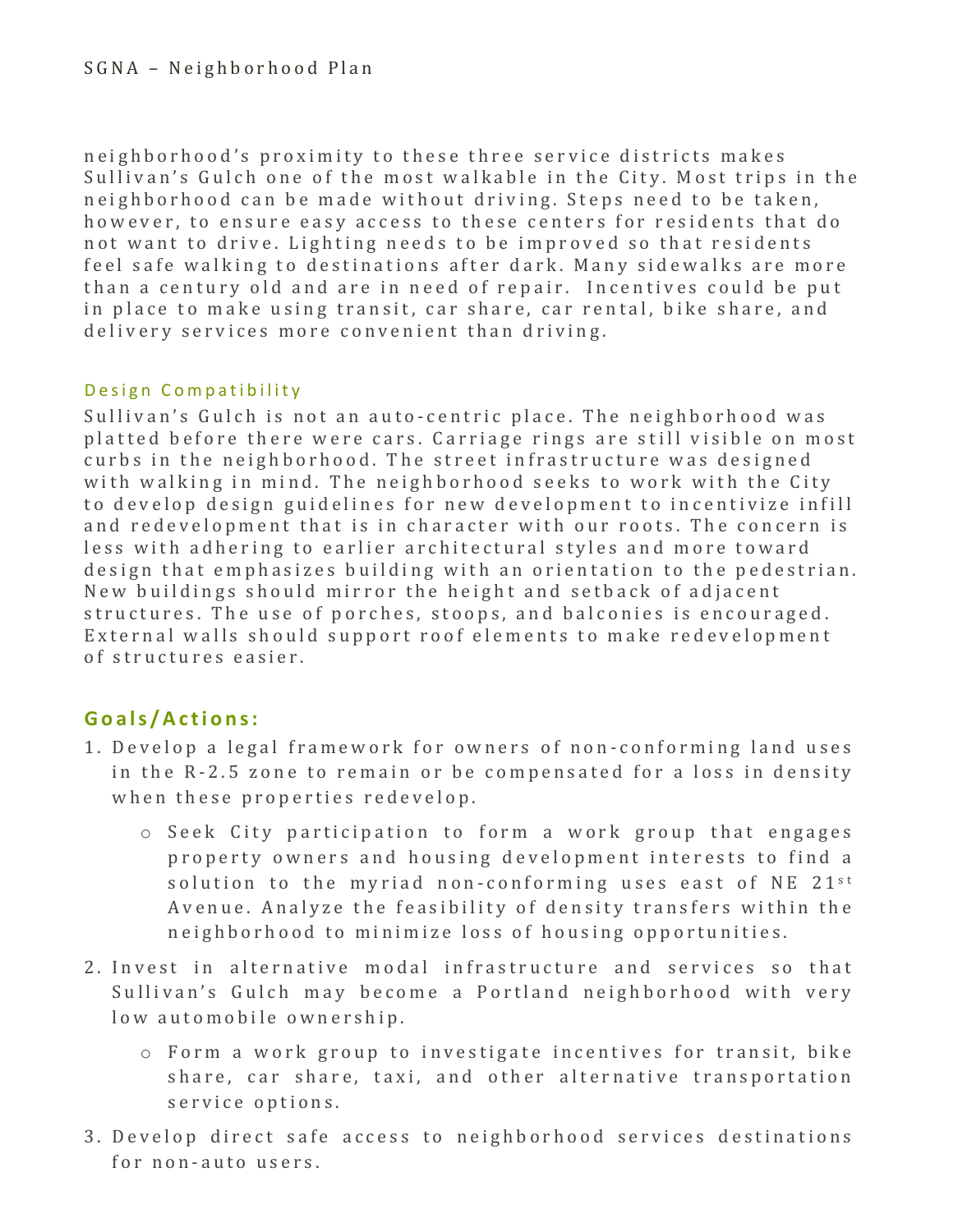- $\circ$  Work with the Bureau of Transportation to implement City policies and invest in pedestrian safety enhancements with an emphasis on routes to neighborhood service districts. Priorities are listed in the Plan's Transportation chapter.
- $\circ$  Work with the Bureau of Transportation to establish financing options for addressing sidewalk safety and pedestrian lighting needs.
- 4. Develop voluntary design guidelines for new development in order to encourage design that supports and strengthens pedestrianscale infill and redevelopment.
	- o Form a work group within the SGNA LUTC to investigate design guidelines for use by the LUTC when reviewing development applications and by development interests in designing projects.

Performance Measures:

A. Reduce non-conforming uses east of NE 21<sup>st</sup> Avenue by 50% through a combination of regulatory amendments and redevelopment incentives .

B . …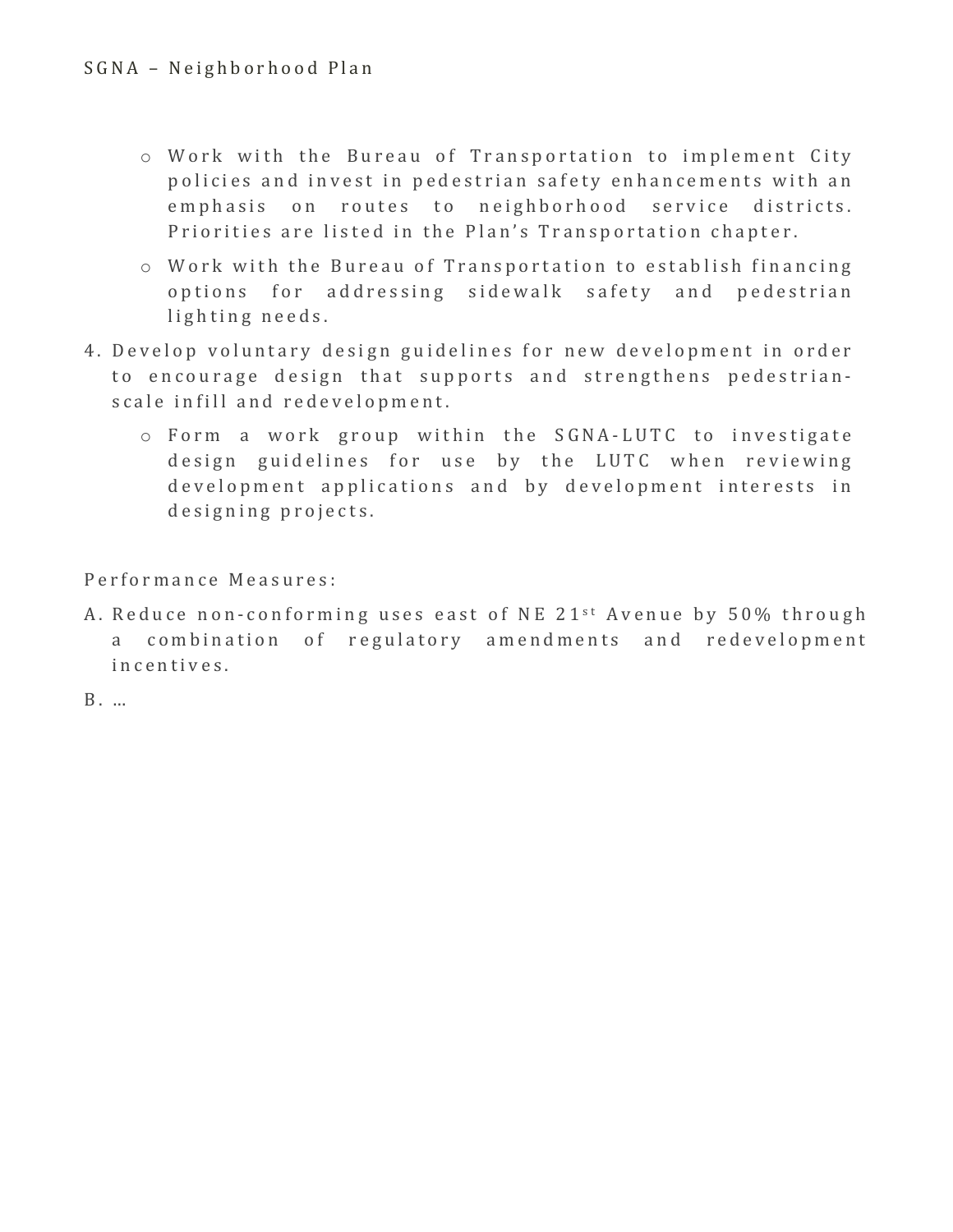## **3. Transportation**

### **Transportation Issues**

Sullivan's Gulch has a robust transportation network with easy access to major regional vehicular and transit facilities, including Interstate 84, the MAX light rail line, and several bust routes. A new north/south bus route is planned for that would travel along NE 24<sup>th</sup> Avenue and NE  $21^{st}$  Avenue. High frequency east/west bus service is available most of the day in the NE Broadway/Weidler corridor.

The neighborhood was platted at a time when there were no cars and has an excellent pedestrian framework. Block lengths on north/south streets are 200' apart. Block lengths on east/west streets vary from  $400'$  apart from NE  $17<sup>th</sup>$  to NE  $24<sup>th</sup>$  Avenue,  $200'$  apart from NE  $24<sup>th</sup>$  to NE 28<sup>th</sup> Avenue, and a mix of standard and very long super-blocks east of NE 28<sup>th</sup> Avenue.

The neighborhood is easy to bicycle within. The terrain is relatively flat. There are major designated bike routes that pass through the neighborhood, including "The 20's" north/south greenway and east/west bike routes on NE Multnomah Street and in the Broadway/Weidler Couplet. A major new off-street bike trail is planned in Sullivan's Gulch through the neighborhood. There are linkages to bike river crossings and downtown on the Broadway and Steel bridges.

The neighborhood is not without its transportation challenges, however. Foremost is transportation safety. Analysis by the City as part of the Vision Zero initiative revealed that the NE Broadway corridor has the #1 crash rate for bikes, the #5 crash rate for pedestrians, and the #14 crash rate for automobiles city-wide. It is considered a priority corridor for safety improvements to reduce the occurrence of injury accidents not only in the Broadway-Weidler corridor but throughout the neighborhoo d .

The automobile has become neighborhood's primary mode of transportation. If Portland is to realize it goals to combat climate change then all neighborhoods, and especially close in neighborhood with urban design advantages, need to find ways to incentivize the use of alternative modes. People should not feel it necessary to encase themselves in 3000 pounds of steel to travel a few blocks or miles. The following discussion review the system issues related to these framework objectives.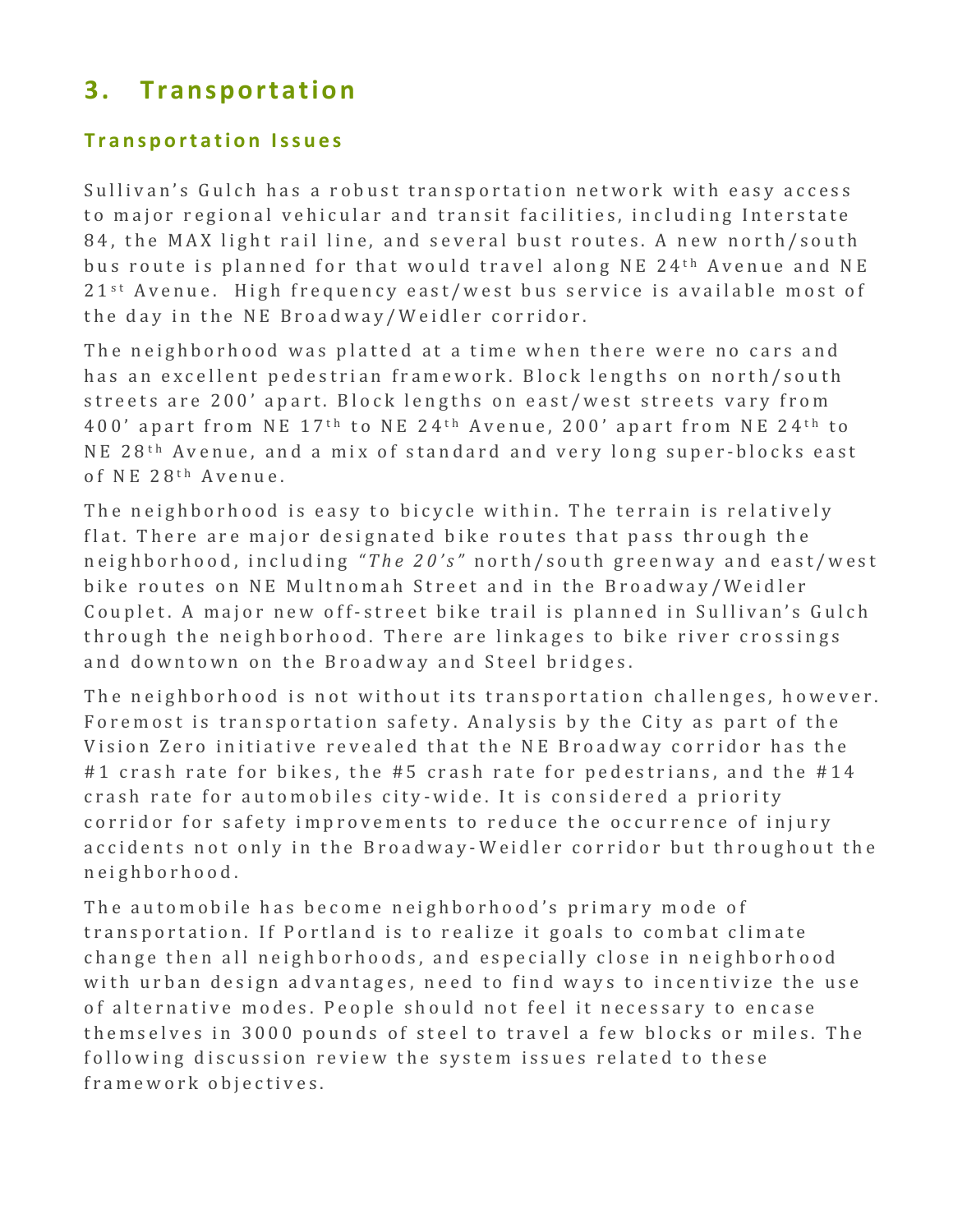### **Transportation Issues**

#### *Broadway/Weidler Corridor*

NE Broadway Boulevard is the neighborhood's 'Main Street' and provides excellent local shops, restaurants, and service businesses. Getting to and across Broadway, however, is challenging. NE Weidler Street is very busy two-lane one way street. It only has signalized crossings at two intersections:  $NE$  15<sup>th</sup> Avenue and NE 21<sup>st</sup> Avenue. The Portland TSP and the 1994 Broadway-Weidler Corridor Plan call for signals at NE 19<sup>th</sup> and NE 22<sup>nd</sup> but these have not been installed.

The spacing between the blocks in the Weidler Corridor is 400' from NE 17<sup>th</sup> Avenue to NE 24<sup>th</sup> Avenue. There are bus stops at NE 19<sup>th</sup>, NE 22<sup>nd</sup> and NE 24<sup>th</sup> but none of these intersections has a cross walk  $/$  ondemand rapid flashing beacon to secure safe crossing. The Portland Pedestrian Plan calls for crosswalks at bus stops and spaced no less than every feet in major corridors, like NE Weidler. The lack of safe pedestrian crossings in the corridor make walking to destinations on Broadway uncomfortable for residents and especially so for the elderly and for children and students.

Speed is a concern on NE Weidler. Pedestrians crossing NE 24<sup>th</sup> at Weidler, where the is no cross walk, and even at the signalized crosswalk at NE 24<sup>th</sup> and Broadway, find crossing difficult because of the speed of approaching traffic in this area. Vehicle speeds on NE Broadway accelerate west of NE 24<sup>th</sup> Avenue where the cross section goes from two to three lanes and where there is not another signal until NE  $21^{st}$ . The signal timing seems to favor vehicle acceleration through this four-block stretch.

The  $400'$  block spacing in the stretch of Broadway between NE  $15<sup>th</sup>$ Avenue NE 24<sup>th</sup> Avenue pose pedestrian safety problems as on Weidler. There are bus stops at NE 24<sup>th</sup>, NE 21<sup>st</sup>, and NE 16<sup>th</sup> but no crosswalks. To meet pedestrian crossing standards, traffic signals or controlled crosswalks are needed at NE 17<sup>th</sup>, 19<sup>th</sup>, and 22<sup>nd</sup> Avenues.

Bike/ped crossing safety is better across NE Broadway east of NE  $24<sup>th</sup>$ Avenue. There are controlled crossing points at NE  $26<sup>th</sup>$ ,  $28<sup>th</sup>$ ,  $30<sup>th</sup>$ ,  $32<sup>nd</sup>$ , and 33<sup>rd</sup>. For bike traffic headed east/west along the corridor, however, the entire stretch of NE Broadway through the neighborhood is considered unsafe. East of NE 24<sup>th</sup> Avenue, there is not enough pavement for vehicle lanes, bike lanes, and on-street parking. Even if parking were removed the current traffic volumes would result in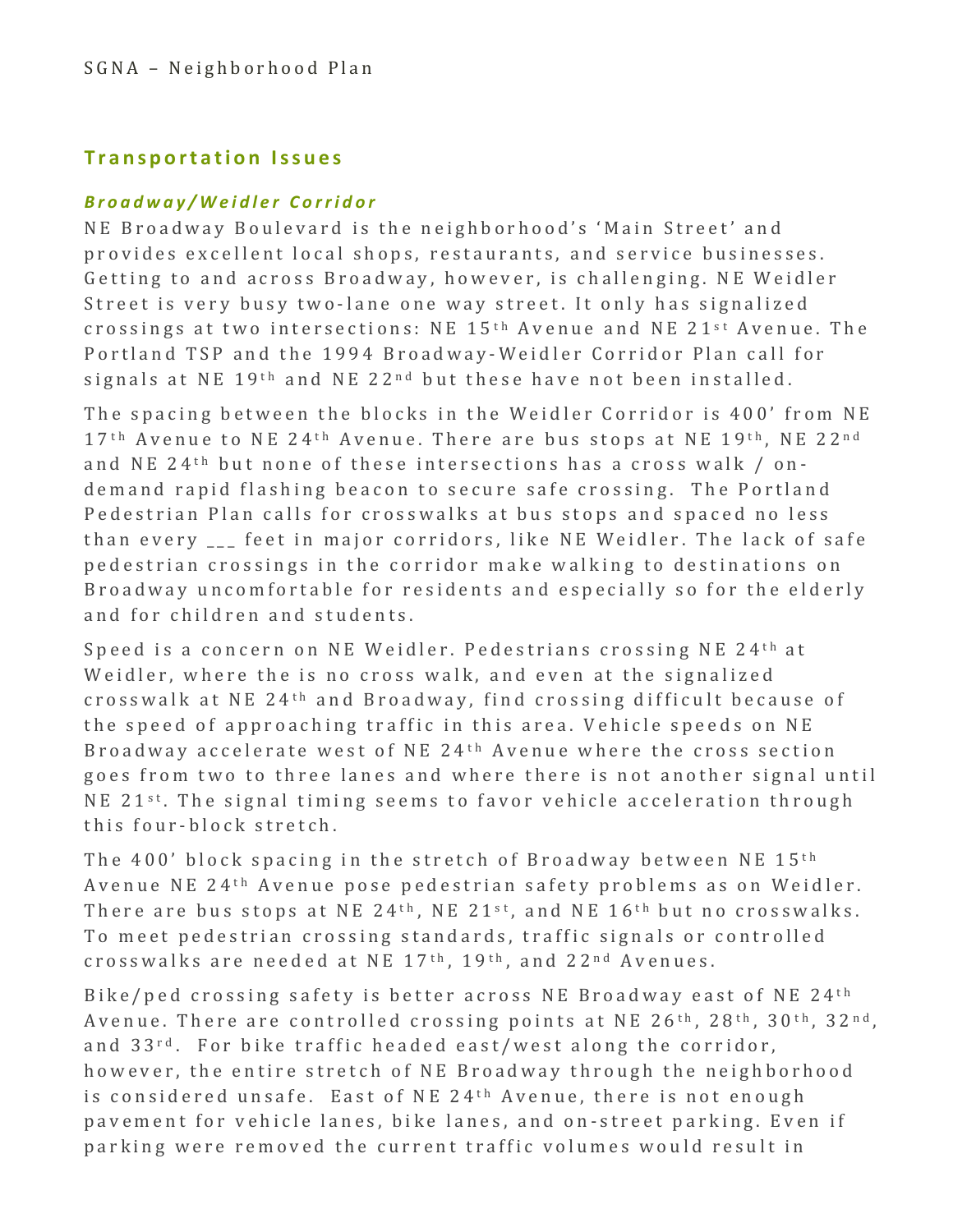conflicts between bikes and turning vehicles and make the environment as dangerous for cycling east of  $24<sup>th</sup>$  Avenue as it is in the couplet to the west.

### *Safe Pedestrian Routes*

The neighborhood's other primary east/west pedestrian routes after Broadway and Weidler are NE Clackamas and Multnomah Streets. Multnomah east of NE  $21^{st}$  Avenue is a designated bike route that connects to a bike/ped crossing of NE 28<sup>th</sup> Avenue at Wasco Street. There are signalized crossings on Multnomah at NE  $16<sup>th</sup>$ , 21<sup>st</sup>, and 28<sup>th</sup> Avenues. 

NE Clackamas Street is the neighborhood's middle east/west pedestrian route. It lies two blocks in each direction from NE Weidler and Multnomah. Clackamas Street links two major pedestrian destinations: the Fred Myer/New Seasons shopping district and the Lloyd District. Pedestrians headed westbound on Clackamas toward Lloyd Center have a crosswalk at NE  $16<sup>th</sup>$  Avenue. The crosswalk is slightly offset from Clackamas. Safety would be enhanced if there was a path extended at the Clackamas Street terminus to the crosswalk and if rapid flashing beacons were installed here. Way finding also would help.

A crossing improvement is planned at NE Clackamas and NE 21<sup>st</sup> Avenue near the bus stops. A rapid flashing beacon and crosswalk would enhance safety at this location.

Pedestrians headed east on Clackamas to Fred Meyer confront a series of crossing challenges at NE 28<sup>th</sup> Avenue. There is a crosswalk at  $28<sup>th</sup>$ and Wasco, which connects to pedestrian walkway. This route works well for cyclists but Wasco is not the neighborhoods central spine. Clackamas Street, which is the neighborhood's east/west spine, extends  $\frac{1}{2}$  block east of  $28$ <sup>th</sup> Avenue and connects to a pedestrian walkway through the shopping center parking lot, but there is no crosswalk on NE 28<sup>th</sup> here. There is an improved walkway more or less aligned with NE Halsey Street, but there is not a crossing on  $28<sup>th</sup>$  at this location. There is a crosswalk at NE 28<sup>th</sup> and Weidler, which leads diagonally through the green space that occupies the area between the store parking lot and  $28$ <sup>th</sup> Avenue. But this crossing is out of direction for most neighborhood residents.

Neighborhood pedestrians face two other challenges: aging uneven walking surfaces and very dark conditions after sunset. Most sidewalks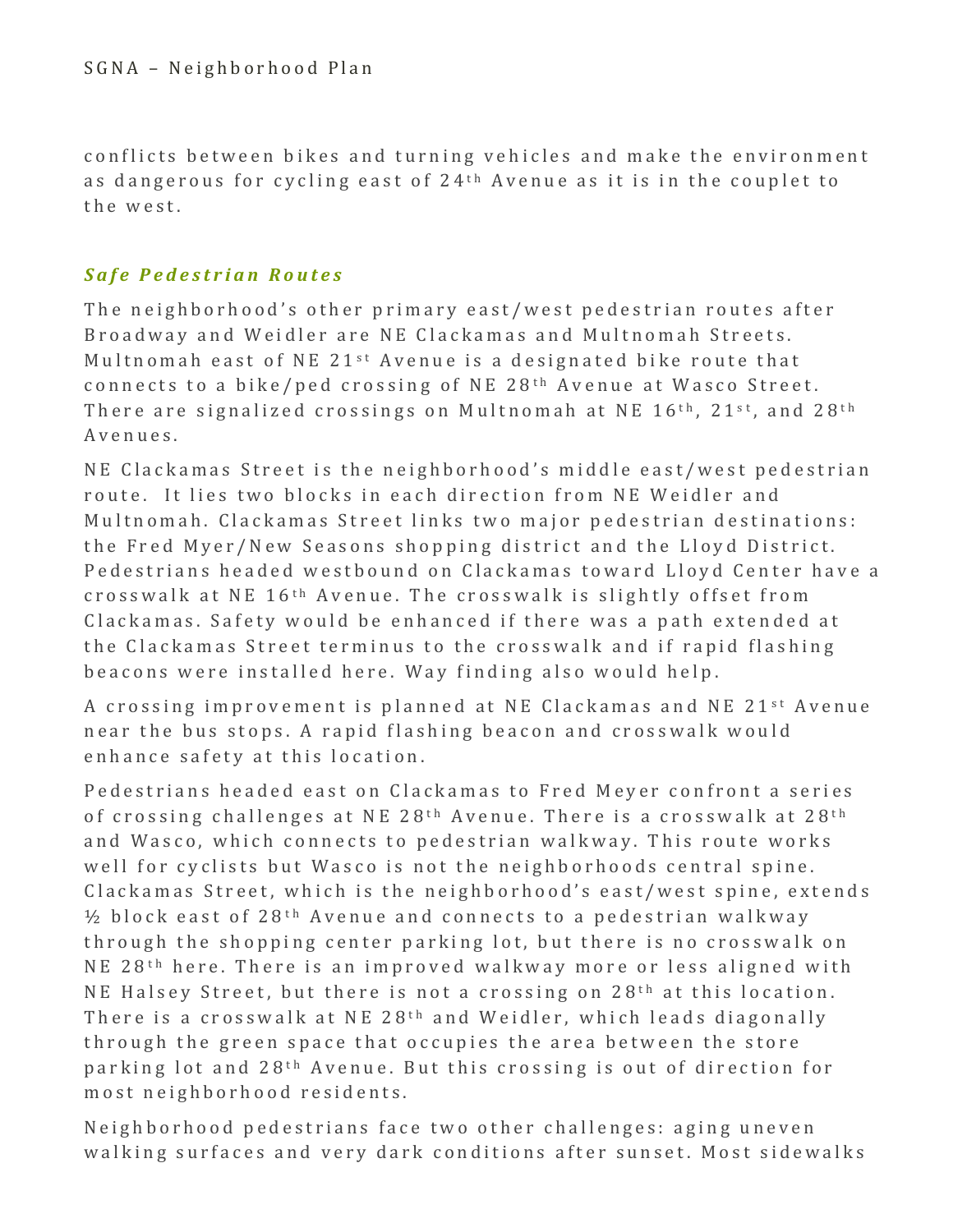in the neighborhood are approaching 100-years old. Settling has caused cracking and seasonal ponding in some blocks. The neighborhood's mature landscaping and street trees contribute to sidewalk buckling and vegetation encroachment. In addition sidewalks on some blocks are narrow, especially along block faces that parallel alleyways.

Pedestrian-scale lighting is problematic on most neighborhood blocks. New intersection LED lighting is less dispersed than older lights and the tree canopy impedes street lighting much beyond the immediate location. Private lighting on porches and landscaping improves sidewalk lighting in places but is inconsistent. As a consequence pedestrian lighting is better in winter months when the tree canopy is bare but residents are less inclined to walk in winter. Pedestrian scale lighting is needed to improve safety and reduce car trips.

Portland has embraced safe routes to schools. There are no pubic or private primary schools in SGN. Public high schools and middle schools are accessible on foot but would be enhanced with the pedestrian safety improvements outlined above.

## *Safe Bike Routes*

The biggest concern for neighborhood cyclists is the dangerous conditions in the Broadway/Weidler Corridor. It is not the only problem area. NE 21<sup>st</sup> Avenue is not wide enough for vehicle travel lanes, bike lanes and parking but NE 21st is an important cycling link to the Tillamook Greenway in Irvington and the Ankeny Greenway in Kerns. The bike couplet over I-84 across the NE  $21^{st}$  Street bridge attracts riders to NE 21<sup>st</sup> Avenue. Riding on streets that parallel NE 21st is not attractive for cyclists because it requires out of direction travel and stop and go riding through the residential street grid.

A solution would be to remove parking on NE 21<sup>st</sup> through this stretch and put in bike lanes. It may be possible to have bikes occupy a couplet on one side of NE 21<sup>st</sup> and retain parking on the other side of the street. The current situation, however, is not safe and needs to be remedied.

Another problem is routing east/west bike traffic through the neighborhood. The present configuration on Broadway/Weidler is not safe. Halsey Street offers potential. This route is constrained by the narrow easement through the 'super block' at NE 15<sup>th</sup> Avenue, which was created when the Lloyd Center was developed. West of this pinch point, however, Halsey extends through to the west end of the Lloyd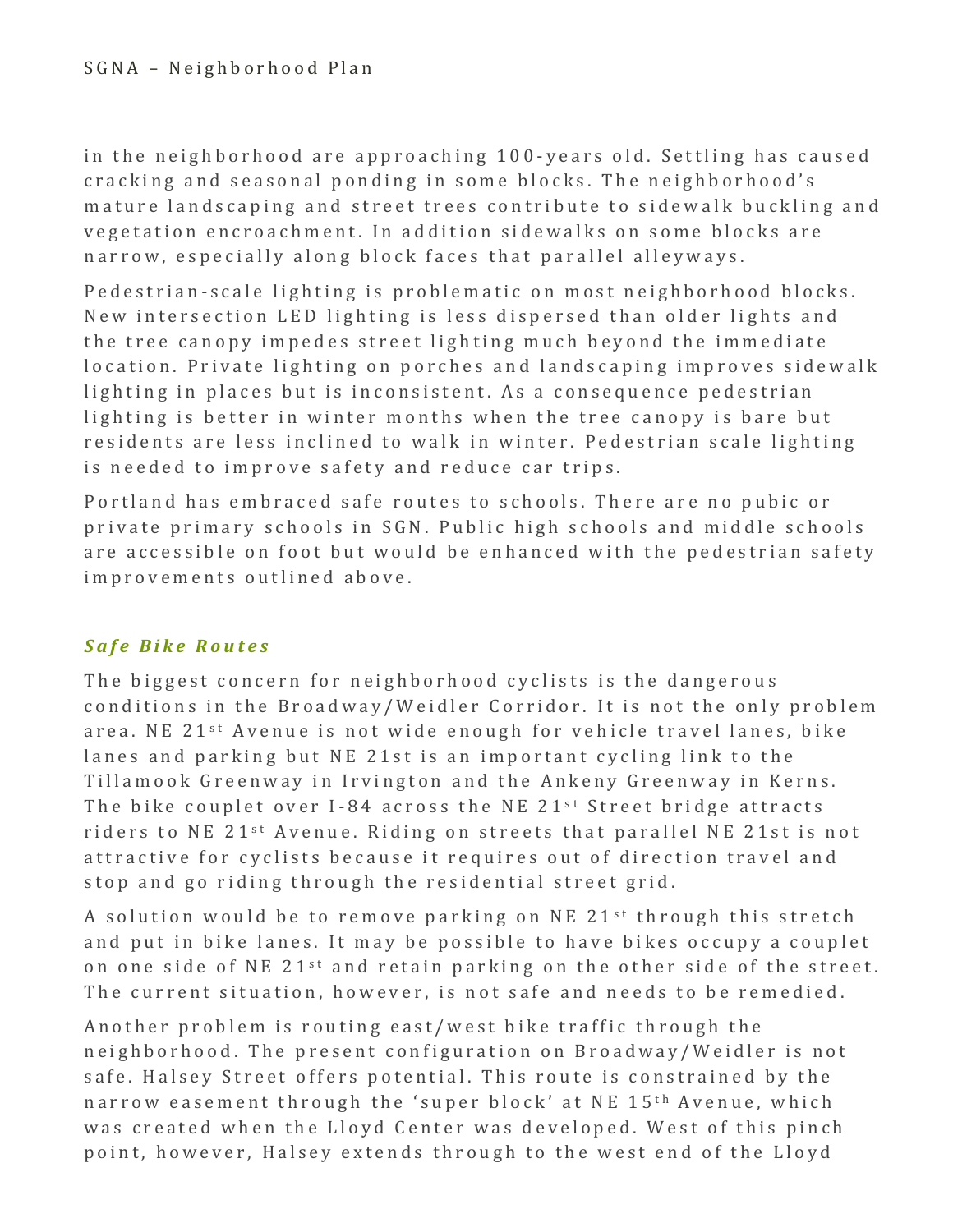District and easily would connect to the future Clackamas I-5 over crossing. East of NE 15<sup>th</sup> Avenue Halsey extends to the 20's Greenway at NE 26<sup>th</sup> Avenue, and to NE 33<sup>rd</sup> Avenue via NE Weidler Street through Grant Park Village.

Other east/west bike routing options may be feasible if Broadway-Weidler is decoupled. The use of cycle tracks on one or both streets, use of bus/cycle lanes, and parallel bike greenways are options that should be considered. These routes are not intended to substitute for the Sullivan's Gulch Trail, which will be a regional bike/ped facility running parallel to I-84. An east/west bike route is needed to serve local bike traffic through Lloyd, Sullivan's Gulch, and south Grant Park.

Our north/south bike route is the 20's Greenway that extends south through the neighborhood via NE  $26<sup>th</sup>$  Street to Wasco and then to NE  $28<sup>th</sup>$  Avenue where it proceeds south across the I-84  $28<sup>th</sup>$  Street Bridge into Kerns. This route seems to be working well with the addition of the 'Hawk Signal' at NE 26<sup>th</sup> and NE Broadway.

## *Driving Alternatives*

SGNA seeks to incentivize substitution of auto trips with bike, walking, and transit trips. There are times, however, when car use is a necessity. To further incent car-free living in the neighborhood and avoid impulse car use, the following strategies are recommended.

- Adopt design guidelines that include accommodation for car share/taxi loading areas serving higher density developments.
- Work with the city to incentivize location of rental car outlets in the neighborhood or within easy biking/transit distance.
- Work with TriMet to develop a transit pass program for residents of the neighborhood and to improve weather protection at neighborhood bus stops.
- Work with the City to improve car-share and taxi service response times in the neighborhood.

## *Parking*

City policy favoring affordable housing allows construction of highdensity residential developments with limited or no parking. This is likely to impact the supply-demand relationship unless more residents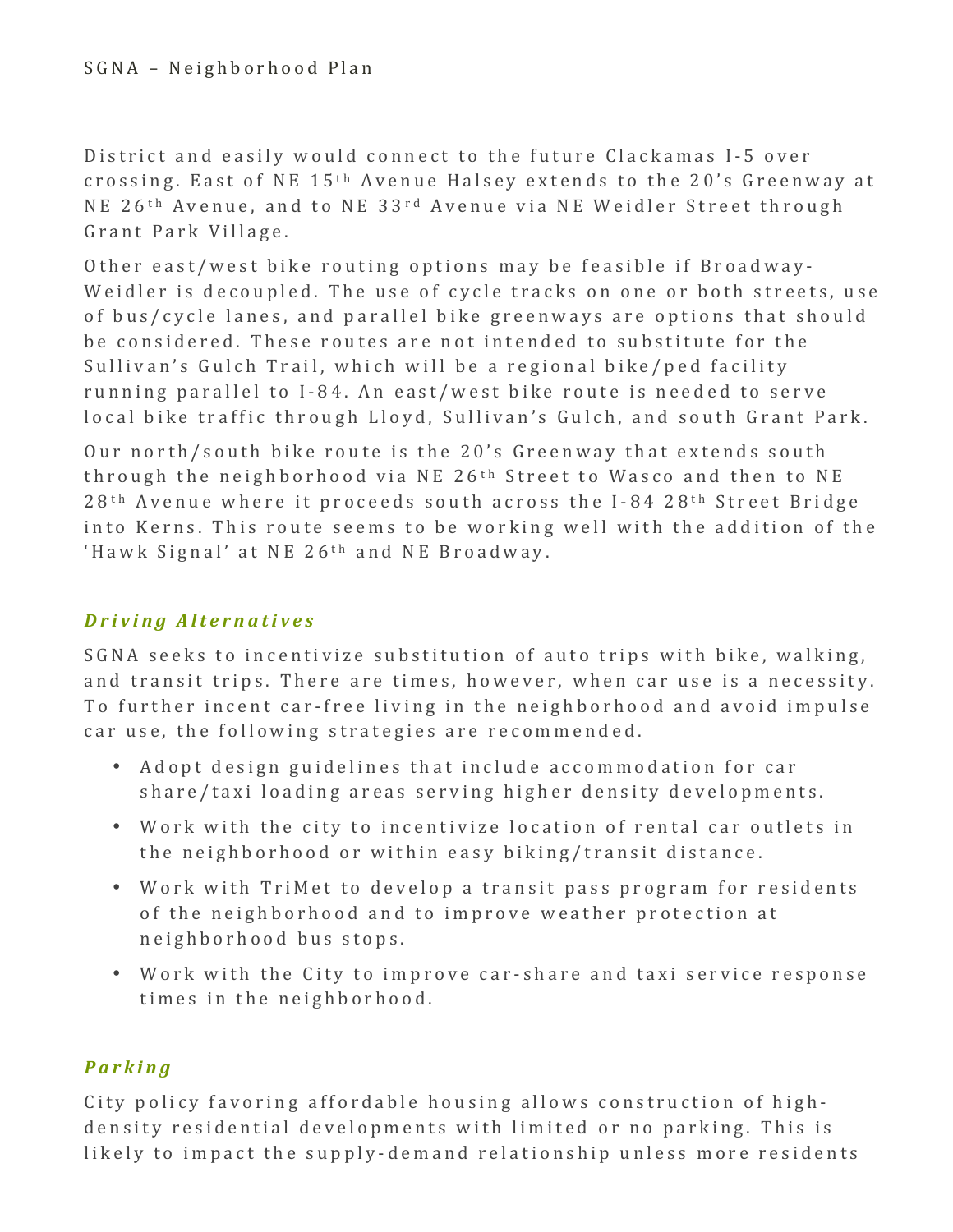#### SGNA - Neighborhood Plan

choose not to own cars. There also is a significant on parking supply caused by construction workers and daily commuters who park in the neighborhood while at work. Strategies to address the growing parking imbalance primarily rely on finding ways to reduce the need to own and use cars within the neighborhood.

The other strategy is to enact one or more parking districts in the neighborhood to preserve supply for resident use. Target areas include the west end between NE  $16<sup>th</sup>$  and  $21<sup>st</sup>$  Avenues, the east end on both sides of NE Broadway between NE 28<sup>th</sup> and 33<sup>rd</sup> Avenues, and in the Broadway - Weidler corridor itself.

- 1 . Goals
	- a. Actions
- 2 . Performance Measures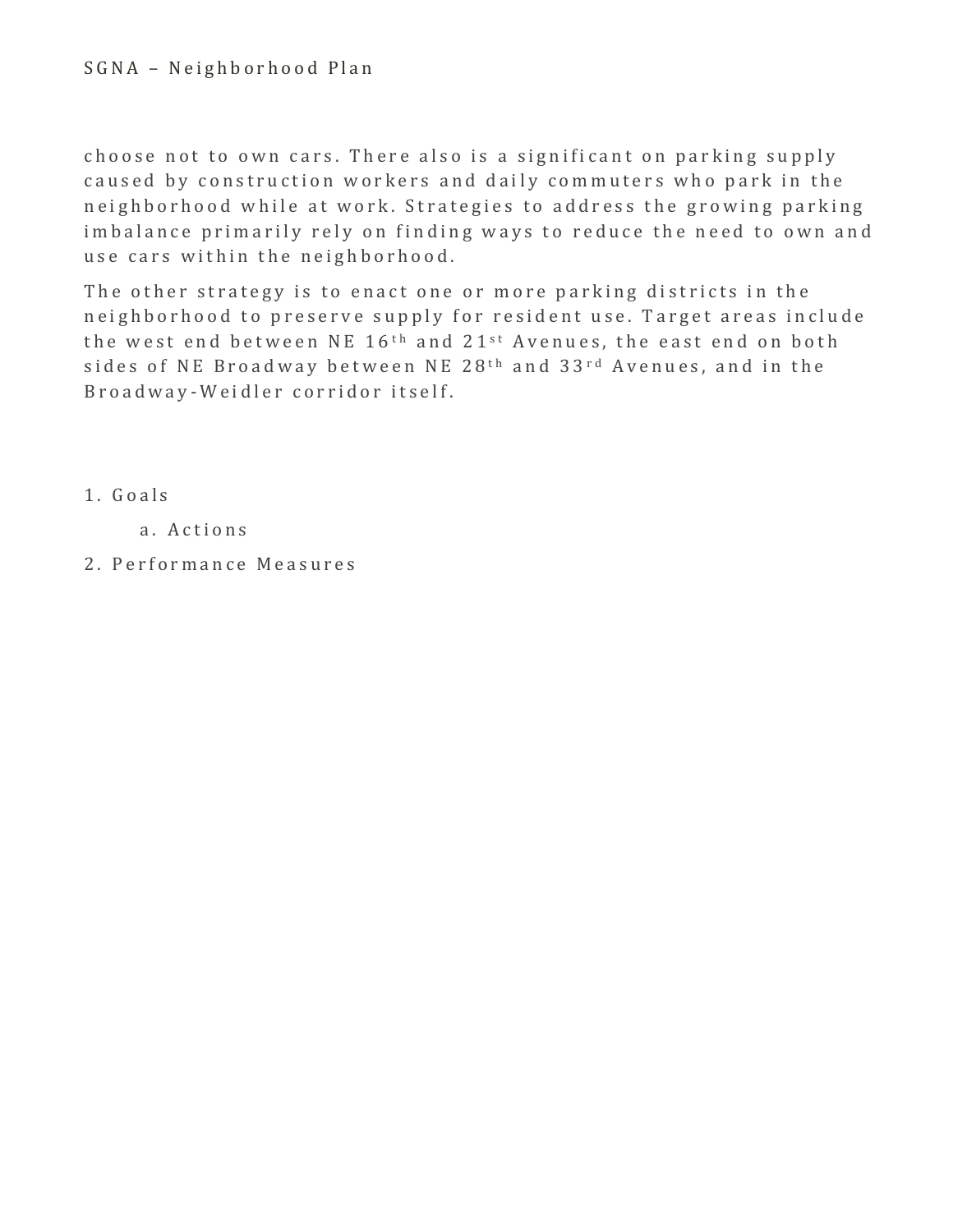## Housing

In 1987 the neighborhood worked to sustain the mix of residential development and to preserve remaining single-family homes. The area east of NE 21<sup>st</sup> Avenue was rezoned to R-2.5, which is the City's highest density single-family zone. Initially this stabilized home ownership contributed to a significant number of upgrades to houses and apartments, but home ownership has continued to decline on a percentage basis. This is largely because of an influx of new rental apartments. The following table demonstrates this ongoing trend.

- 3. Housing Inventory
- 4. Structural Conditions
- 5 . Gentrification/Displacement
- 6. Existing Conditions
- 7 . Consistency with City Policies
- 8. SWOT Analysis
- 9 . Goals
- 10. Actions
- 11. Performance Measures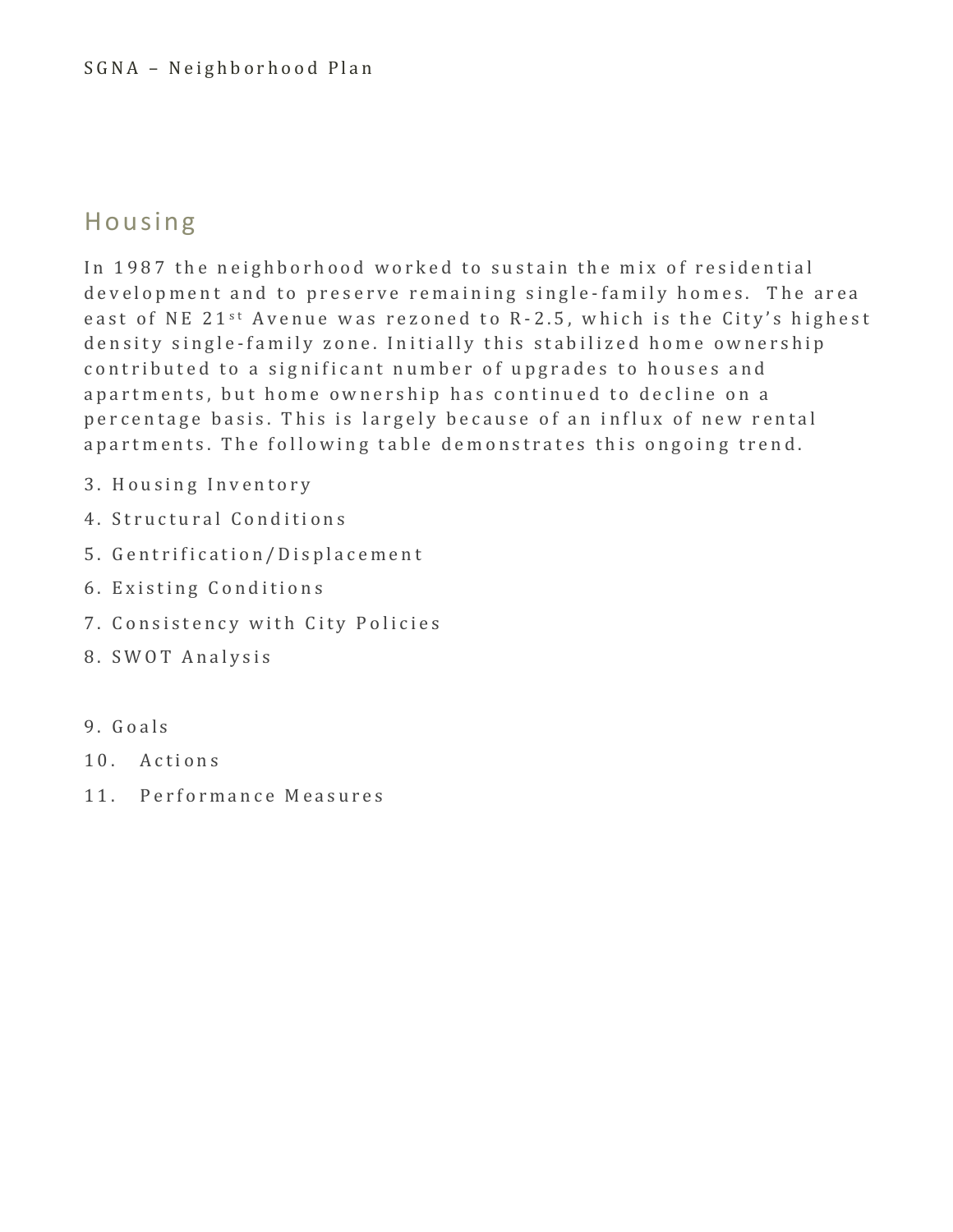# Economy

Text discussion

- Goals
- Actions
- Performance Measures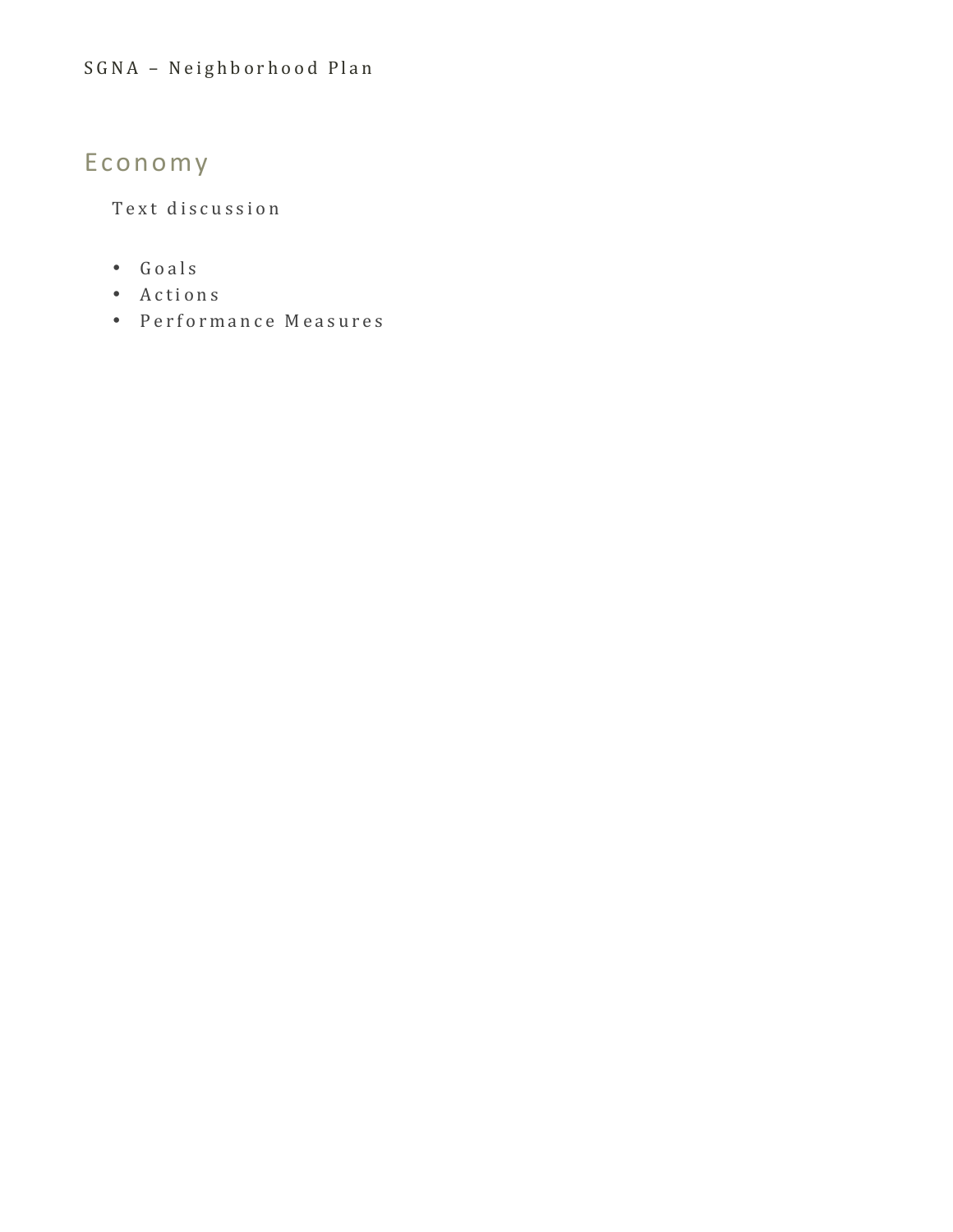# Recreation/Open Space

- Amenities
- Opportunities
- Needs
- Goals
- Actions
- Performance Measures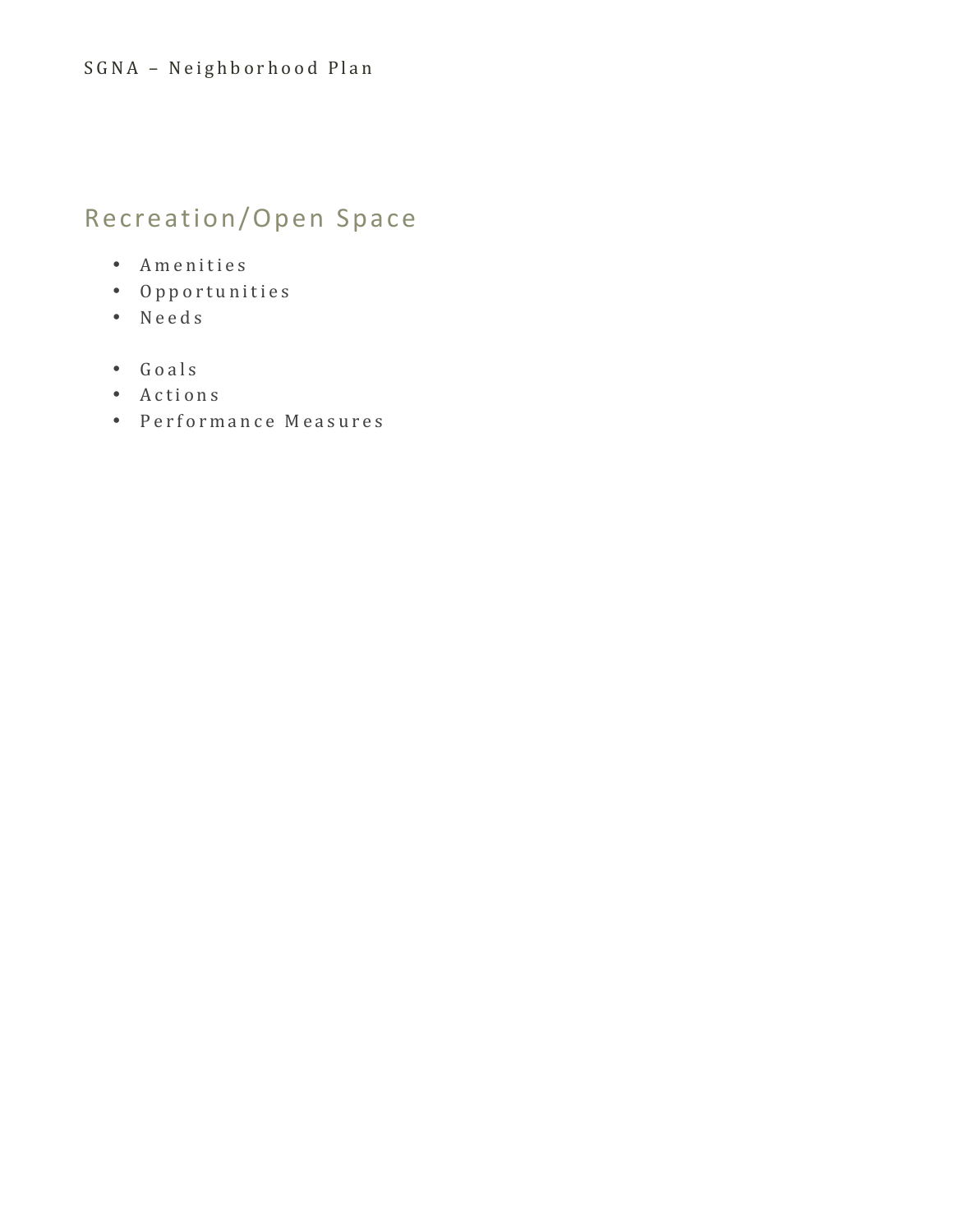## Climate Action

- Energy and Carbon Profile
- Opportunities
	- o Energy Efficiency Upgrades
	- o Solar
	- o Heating District
	- o Other
- Goals
- Actions
- Performance Measures

Sed eleifend interdum pede. Mauris tincidunt, augue in egestas rutrum, arcu quam vestibulum diam, a condimentum magna pede mollis neque. Ut dictum leo eu purus. Quisque ante magna, volutpat non, tincidunt ac, gravida nec, pede.



| Sed quis libero                    | Dolor Sit<br>Amet | Vivamus arcu | $D$ on e c<br>pharetra |
|------------------------------------|-------------------|--------------|------------------------|
| Donec feugiat lorem et odio.       | 00.00             | 00.00        | 00.00                  |
| Nunc sit amet leo id augue         | 00.00             | 00.00        | 00.00                  |
| Quisque dolor nulla, faucibus ac   | 00.00             | 000.00       | 00.00                  |
| Vivamus hendrerit pharetra turpis  | 00.00             | 00.00        | 000.00                 |
| Vestibulum vestibulum              | 000.00            | 000.00       | 000.00                 |
| Aenean porta, quam et sollicitudin | 00.00             | 00.00        | 00.00                  |
| Pellentesque sollicitudin aliquet  | 00.00             | 000.00       | 000.00                 |
| Total                              | 0.000.00          | 0.000.00     | 0.000.00               |